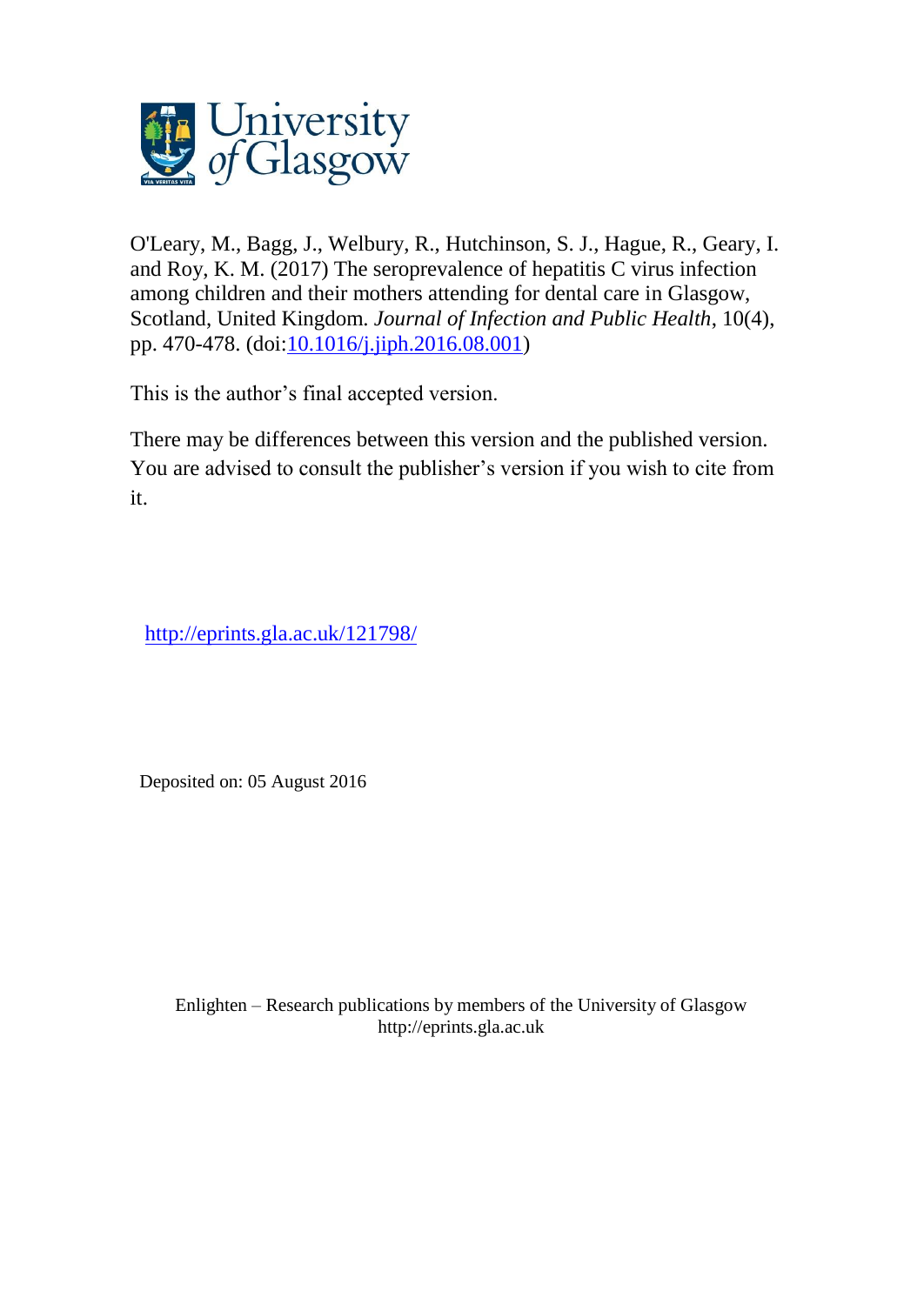# **The seroprevalence of hepatitis C virus infection among children and their mothers attending for dental care in Glasgow, Scotland, United Kingdom**

M O'Leary<sup>1</sup>, J Bagg<sup>2</sup>, R Welbury<sup>2</sup>, SJ Hutchinson<sup>3,5</sup>, R Hague<sup>4</sup>, I Geary<sup>2</sup>, KM Roy<sup>5</sup>

1. Department of Infectious Disease Epidemiology, London School of Hygiene and Tropical Medicine, London, United Kingdom

2. University of Glasgow Dental School, College of Medical, Veterinary & Life Sciences, Glasgow, United Kingdom

3. Glasgow Caledonian University, Glasgow, United Kingdom

4. Royal Hospital for Sick Children, Yorkhill, Glasgow, United Kingdom

5. NHS National Services Scotland, Health Protection Scotland, Glasgow, United Kingdom

Corresponding author:

Jeremy Bagg,

Glasgow Dental Hospital & School,

378 Sauchiehall Street,

Glasgow G2 3JZ, UK

Tel: +44 (0)141 211 9741

Fax: +44 (0)141 331 2798

E-mail: [jeremy.bagg@glasgow.ac.uk](mailto:jeremy.bagg@glasgow.ac.uk)

Source of funding: Scottish Government, Hepatitis C Action Plan

Key words: hepatitis C virus; children; epidemiology; prevalence

Word count: 2732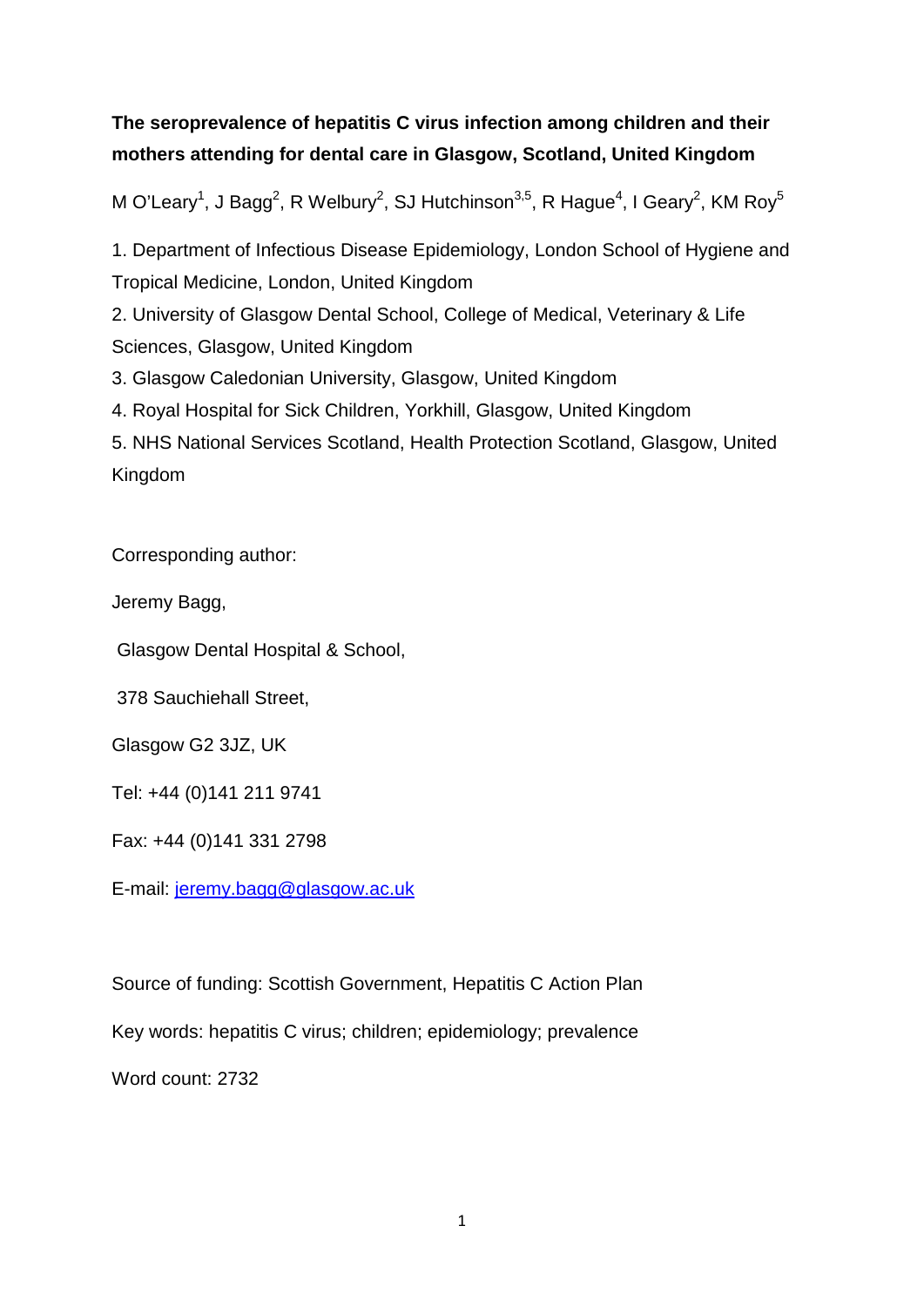# **Abstract**

This paper describes a voluntary anonymous survey to investigate the seroprevalence of Hepatitis C (HCV) in children in Glasgow, UK attending a Dental Hospital and the proportion of HCV positive mothers who have a child who is HCV seropositive. The study was undertaken among children and accompanying parents and household contacts attending a general anaesthetic assessment clinic at Glasgow Dental Hospital and School.

Children were asked to provide an oral fluid specimen for HCV testing. Accompanying adults were asked to provide demographic data on the child and information on familial risk factors for HCV infection using a standardised questionnaire. Birth mothers were also asked to provide an oral fluid specimen. Specimens and questionnaires were linked by a unique anonymous study number.

Between June 2009 and December 2011, samples were collected from 2141 children and 1698 mothers. None of the samples from the children were HCV seropositive but 16 (0.9%, 95% CI 0.6% to 1.5%) of the specimens from mothers were HCV antibody positive.

In summary, the prevalence of HCV seropositivity in the birth mothers of the children was similar to that estimated in the general population served by the hospital and showed no evidence of mother-to-child transmission of HCV.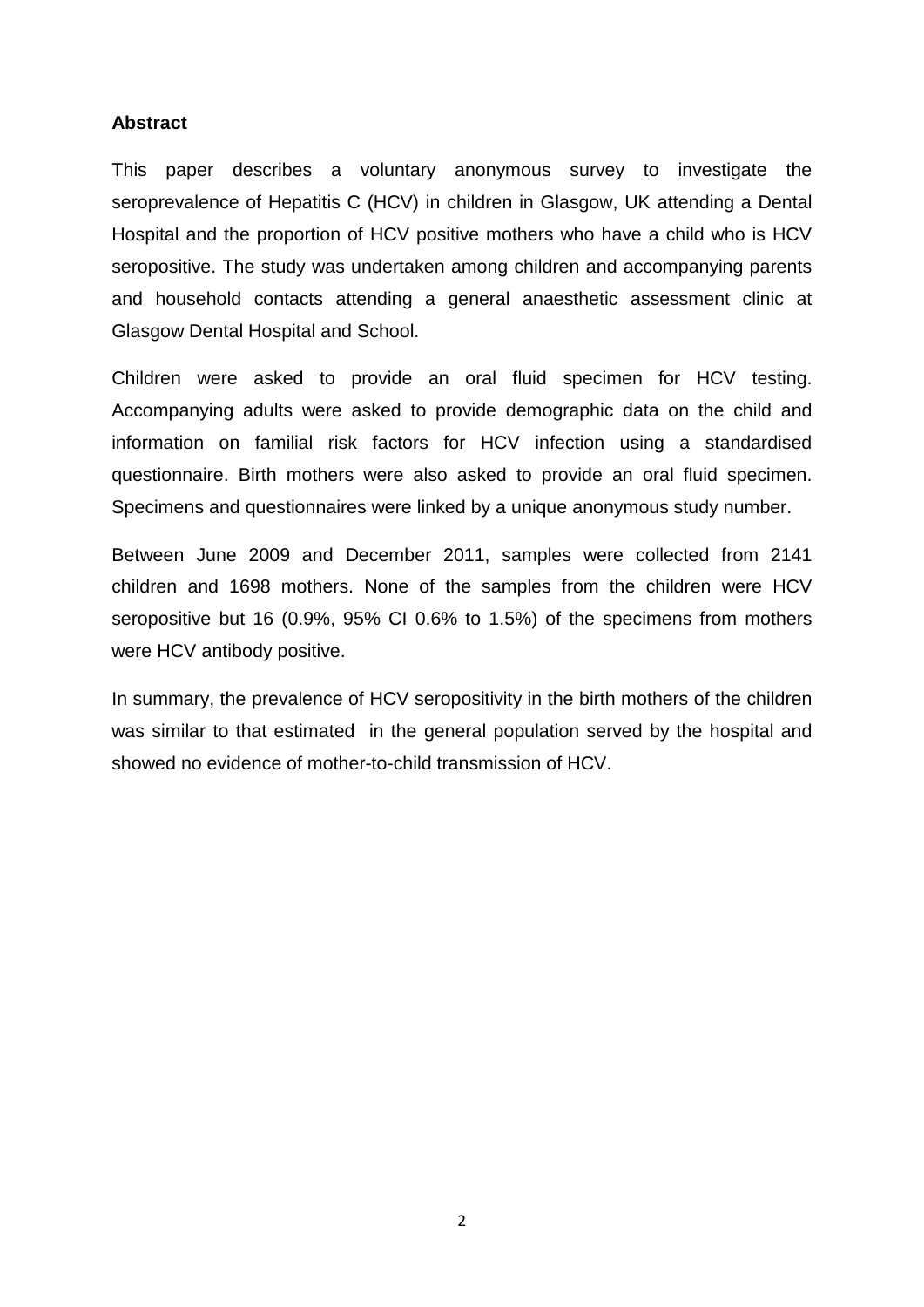### **Introduction**

HCV is a major public health problem in Scotland, with an estimated 38,000 individuals chronically infected with the virus [\(1\)](#page-15-0). It is believed that around half of those infected are undiagnosed (approximately 18,000) and the majority have a history of injecting drug use [\(2\)](#page-15-1).

A significant number of studies of the prevalence of HCV infection have been completed in a variety of international locations, including both endemic and nonendemic areas [\(3-20\)](#page-15-2). There are few data on the prevalence of HCV in children and, with the exception of a pilot study in Glasgow [\(21\)](#page-15-3), no prevalence surveys have been conducted exclusively among children in the UK. Many of the data on childhood prevalence globally have been derived from sub-analyses of larger cross-sectional surveys of the general population [\(3-5,](#page-15-2) [7-9,](#page-15-4) [12\)](#page-15-5), though some have focused on children [\(6,](#page-15-6) [10,](#page-15-7) [13-20\)](#page-15-8). There is worldwide geographic variation in the prevalence of HCV infection in children. With the exception of surveys of children from African countries [\(8,](#page-15-9) [9,](#page-15-10) [17,](#page-15-11) [18\)](#page-15-12) the reported prevalence of HCV in children is usually very low and frequently less than 1% [\(6,](#page-15-6) [10,](#page-15-7) [13-16,](#page-15-8) [19,](#page-15-13) [20\)](#page-15-14).

Perinatal (vertical) transmission is widely believed to be the most common source of HCV infection in children [\(22\)](#page-15-15). The risk of transmission from an HCV RNA positive mother at birth is estimated at 5%, increasing with increasing viral load, and almost entirely confined to those with viral loads of ≥10 $^6$ /ml [\(23-25\)](#page-15-16). Transmission has also been shown to be associated with maternal history of injecting drug use [\(26\)](#page-16-0). Although paternal HCV infection has been reported as a risk factor for perinatal HCV infection, it is not an independent risk factor, but is dependent on maternal intravenous drug use [\(26\)](#page-16-0).

There are an estimated 5000 people who inject drugs (PWID) currently in the NHSGG&C health board area aged between 15 and 54 years [\(27\)](#page-16-1) and the prevalence of HCV in this population has been reported as 68% [\(28\)](#page-16-2). While it is anticipated that children of current and former PWIDs will be at increased risk of HCV infection, little is known about the prevalence of HCV in children in this geographical area. A previous pilot study in Glasgow [\(21\)](#page-15-3), which assessed the feasibility and acceptability of recruiting children for an anonymous cross-sectional survey of HCV infection using an oral fluid collection device, reported a prevalence of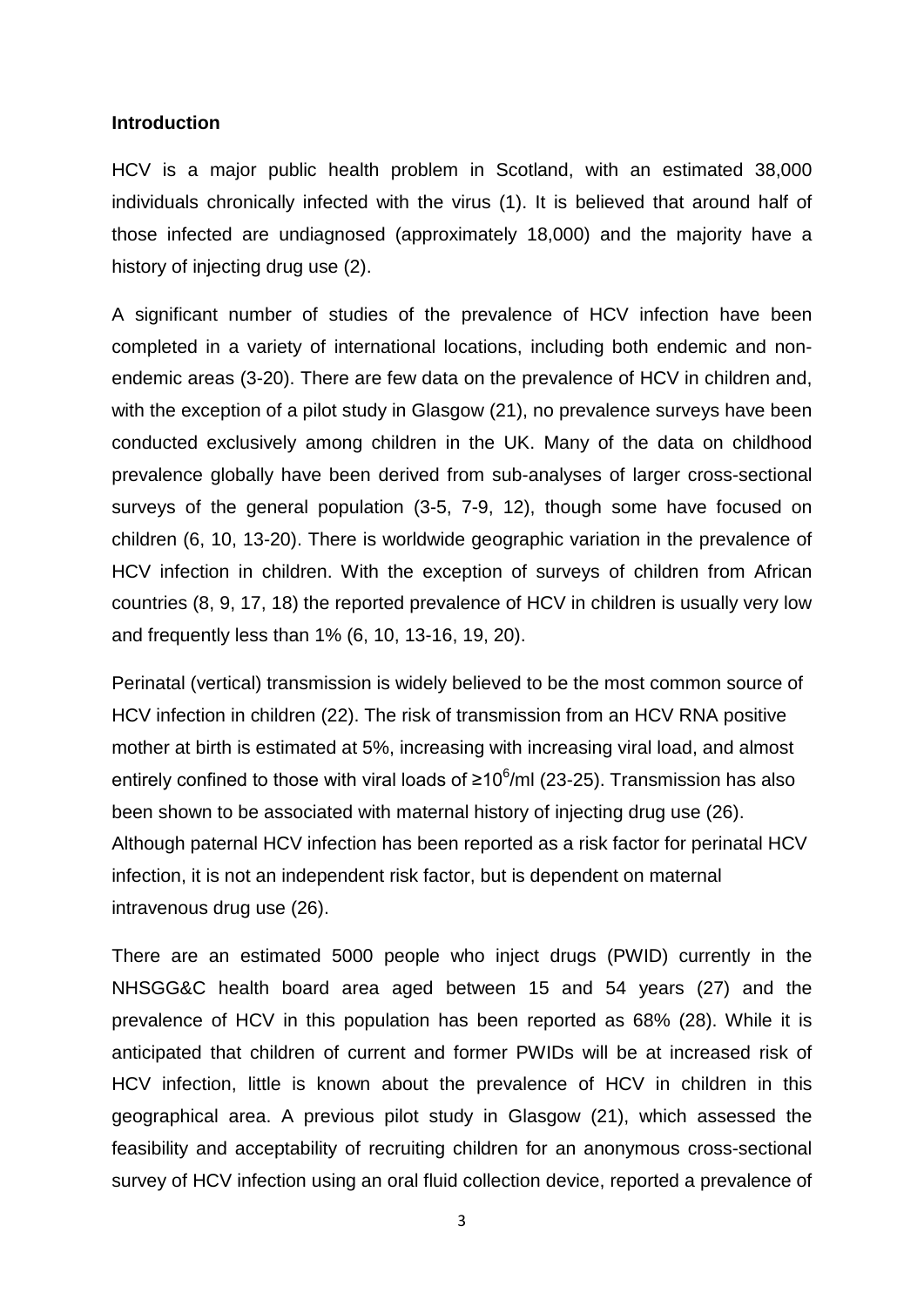2.9% ( $2/70$ ,  $95\%$ CI:  $0.35 - 9.9$ ), which was higher than in the general Scottish population, where the prevalence is approximately 1% [\(1\)](#page-15-0). Although the sample size for the study was small, the surprisingly high prevalence rate reported in this study underscored the need to investigate HCV prevalence in the paediatric population in Scotland. The high prevalence rate was thought likely to reflect the large population of current and former injecting drug users who reside in Glasgow and the high level of social deprivation of the population who attend the Dental Hospital and School.

The primary objective of this study was, therefore, to determine the seroprevalence of HCV among children in Glasgow. Secondary objectives were to determine the association between markers of HCV infection in mothers and children, and to identify risk-factors for HCV infection in children. This information is important in order to inform whether case finding of children living in households with guardians who inject is required, and the treatment, care and support needs for this population, which in the USA have been identified as substantial [\(29\)](#page-16-3).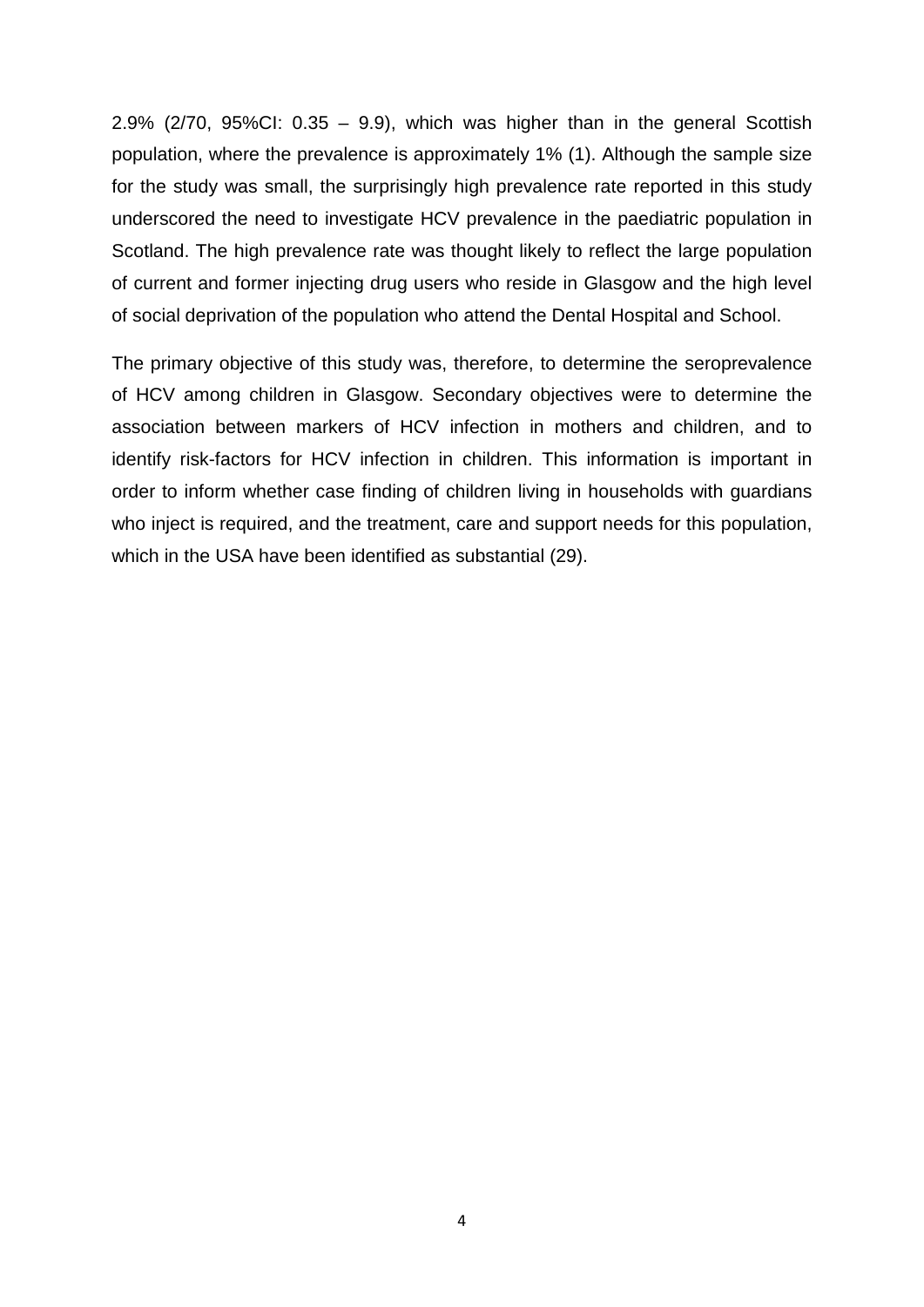# **Methods**

# *Study design*

A cross-sectional survey of children, and when possible their birth mothers, resident in Glasgow and the West of Scotland, recruited from the child patient population attending the General Anaesthetic (GA) Assessment Clinic at the Glasgow Dental Hospital and School, for assessment prior to dental extraction.

# *Ethical approval*

Approval for the study was granted by the West Glasgow 2 Research Ethics Committee.

### *Recruitment of participants*

Prior to each child's attendance at the clinic, an invitation letter and information leaflet was sent to parents / guardians along with the child's appointment card, in order to inform them of the study. Upon attendance, a research nurse approached parents / guardians, explained the study and procedure in detail and invited them to provide informed written consent for the child to participate in the survey. Children aged over seven years were also asked to provide written consent and children aged less than seven years were asked to assent verbally to participate. The investigator employed a variety of communication strategies, including play, to communicate with the children, in particular pre-school children.

Children were excluded from the study if they were accompanied by a guardian who did not have parental rights to consent for them to participate; were not attending the clinic for assessment; or were aged less than 3 years and more than 14 years.

# *Data collection and handling*

The Research Nurse interviewed the parents / guardians to collect anonymous demographic and risk factor data for HCV infection for the child and mothers using a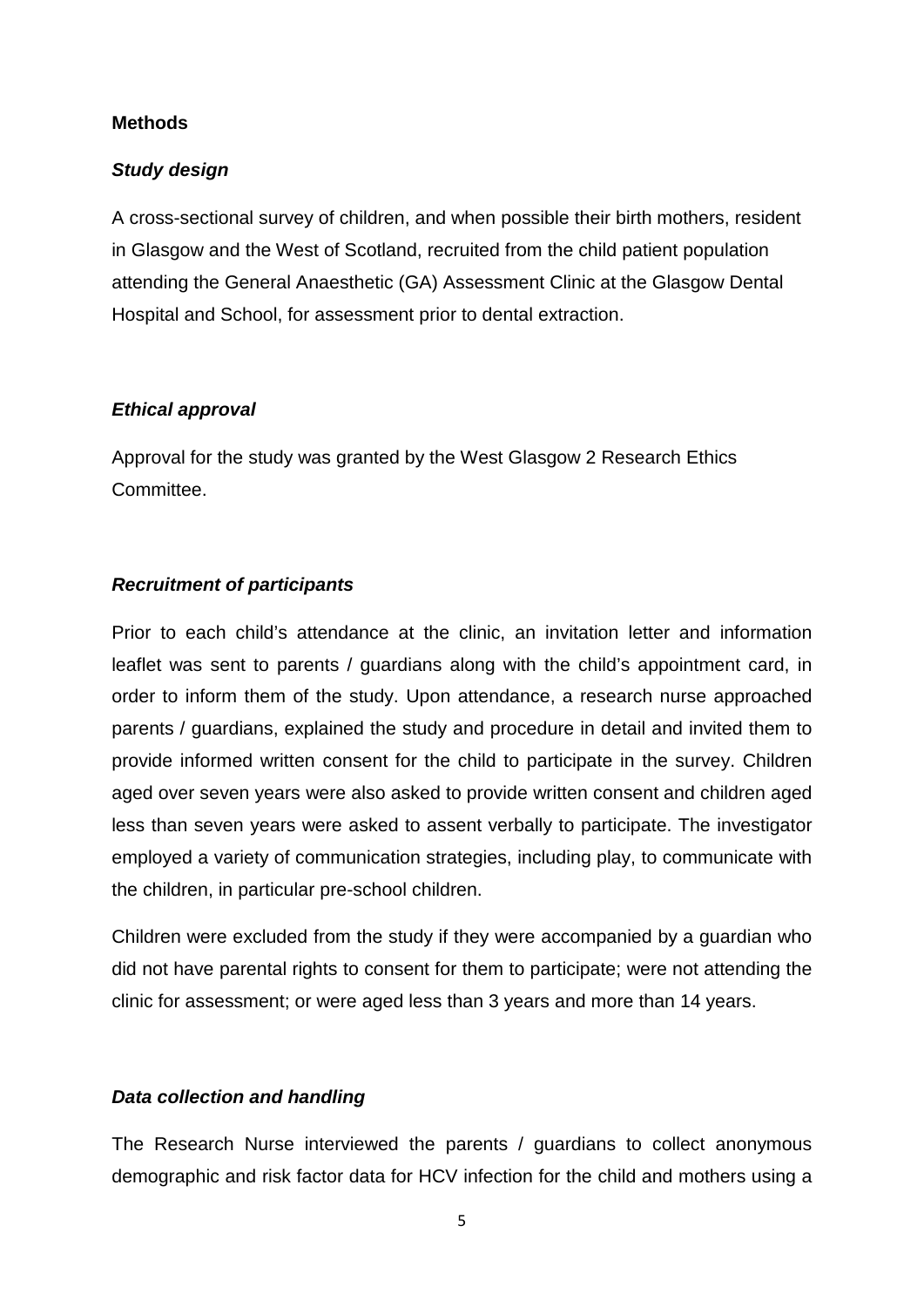standardised questionnaire. Age, gender and ethnic background of participants were recorded, together with post-code data to allow a deprivation category to be assigned to each participant. In addition, for each child, data were recorded on recognised risk factors for HCV infection (blood transfusion, organ transplant, surgery, tattoos and piercings and overseas medical treatment); co-habitation with a parent or other household member who was a current or former injecting drug user; co-habitation with a parent or other household member who was HCV positive; risk factors for intra-familial horizontal transmission (including sharing toothbrushes); risk factors for vertical transmission (maternal HCV infection, maternal HCV / HIV coinfection, mode of delivery at birth) and maternal country of birth. The maternal risk factors for infection collected were intravenous drug use, history of blood transfusion or organ transplant and overseas medical treatment. Household contacts were identified using the definition used in the 2001 Scottish census, as *"a group of people (not necessarily related) living at the same address with common housekeeping, sharing either a living room or sitting room, or at least one meal a day*".

Data collected on those who declined to participate were the age and gender of the child, the relationship of the accompanying adult to the child and the reason for nonconsent, to allow assessment of any response bias.

Data were entered on a daily basis into a password protected Microsoft Access database on a secure password protected computer. Post-code data were automatically converted to a social deprivation category using the Scottish Index of Multiple Deprivation (SIMD), then redacted on the questionnaire and rendered unreadable, in order to protect patient confidentiality. All data were held in accordance with the Caldicott guidelines [\(http://www.connectingforhealth.nhs.uk/systemsandservices/infogov/caldicott](http://www.connectingforhealth.nhs.uk/systemsandservices/infogov/caldicott) ) and the Data Protection Act 1998 [\(http://www.legislation.gov.uk/ukpga/1998/29/contents\)](http://www.legislation.gov.uk/ukpga/1998/29/contents).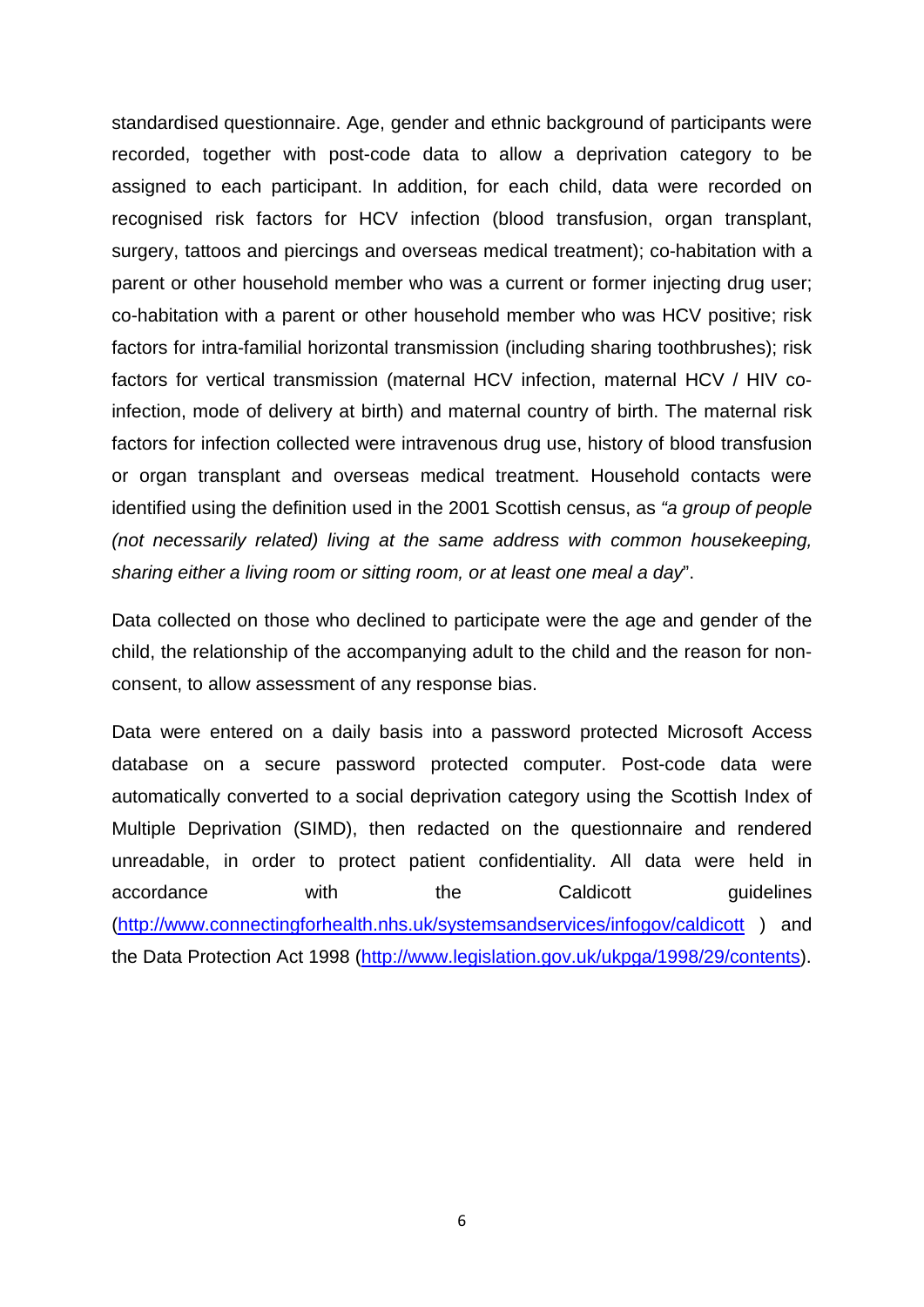#### *Saliva specimen collection*

Saliva specimens were collected from both children and birth mothers using the OraSure collection device (Epitope Inc, Oregon, USA). Participants were asked to insert the device into their mouth between the lower cheek and gum and retain it for two minutes. Specimens were placed into a labelled vial and stored at -40 $\mathrm{^{\circ}C}$  before transport to the West of Scotland Specialist Virology Centre (WSSVC) for testing. Specimens from a child and adult were linked to the questionnaire data using a unique anonymous number.

#### *Laboratory testing*

Oral fluid specimens were tested for HCV antibodies using a modified protocol for the Ortho HCV 3.0 SAVe ELISA (Product number 940982, Ortho Diagnostics Amersham). The sensitivity and specificity of this assay are 92% and 99% respectively [\(30\)](#page-16-4). All reactive samples were repeated using the same assay and weakly reactive samples were further tested using modified protocols of the recombinant immunoblot assay (RIBA). The virology laboratory held a secure Microsoft Access database containing the unique anonymous study number, date of HCV test, sample viability and HCV antibody test result, which was merged on a quarterly basis with the main study database.

#### *Data analysis*

All statistical analyses were carried out using SPSS version 17 and STATA version 9.2. Results were presented as numbers and percentages. Representativeness of the study population was assessed using chi-square test comparing the gender, age, ethnicity and relationship with accompanying adult of the participants and nonparticipants. HCV prevalence is presented with the 95% confidence limits (Cl) calculated using the Wilson method for small *n.* Factors associated with maternal HCV infection were determined using univariable logistic regression analysis. Associations were expressed as odds ratio (OR) together with their 95% CI.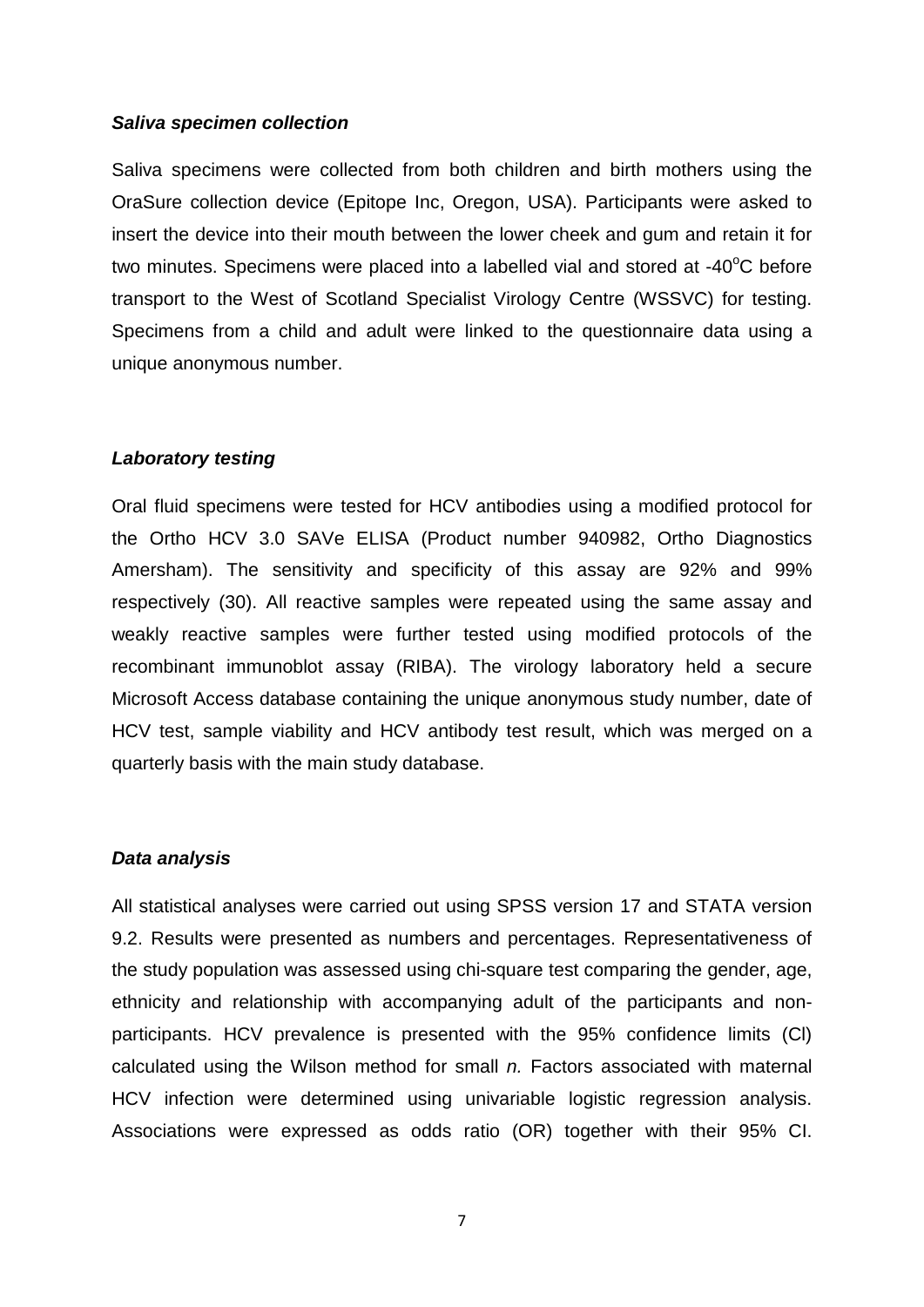Multivariable logistic regression analysis was not performed due to the collinearity of the predictor variables

# **Results**

Of the 3,111 children attending the General Anaesthetic (GA) Assessment Clinic at Glasgow Dental Hospital and School during the recruitment period, 259 did not meet the inclusion criteria and were excluded. Of those eligible to participate (n=2852), 2141 consented to participate in the survey giving an overall participation rate of 75% (Figure 1). Compared to participants, non-participants tended to be younger (*P*= <0.001) and non-Caucasian (*P*= <0.001) (Table 1).

Of the 2141 children participating, 1141 (53%) were female and 1333 (62%) aged between 3-6 years. Fifty nine percent of children participating were resident in areas of Glasgow considered to be the most deprived (SIMD quintile 4 and 5). Sixty seven children (3.1%) reportedly lived with someone who had a history of drug use; of these 31 (46.3%) also lived with someone who was HCV positive. One hundred and three (4.8%) children were of South Asian ethnicity. Ten (9.7%) lived with, and 12 (11.6%) had contact with, someone who was HCV positive. Twenty four children (1.15%) were living with someone who was HCV positive but did not live with someone who had a history of drug use or were of South Asian ethnicity. All children provided an oral fluid specimen for HCV antibody testing, and zero (0%, 95% CI 0% to 0.2%) were antibody positive

Oral fluid specimens were obtained from the majority of birth mothers accompanying their children (n= 1698, 99.3%). Sixteen birth mothers (0.9%, 95% CI 0.6% to 1.5%) were HCV antibody positive. Half of the HCV antibody positive mothers were aware of their HCV positive status at the time of interview. Factors associated with maternal HCV antibody were South Asia place of birth (*P =* 0.03) and history of injecting drug use (*P*<0.001). In addition to South Asia place of birth (*P*=0.001), receipt of medical treatment overseas ( $P= 0.007$ ) was also associated with maternal HCV antibody when mothers with a history of injecting drug use were excluded from the analysis (Table 2).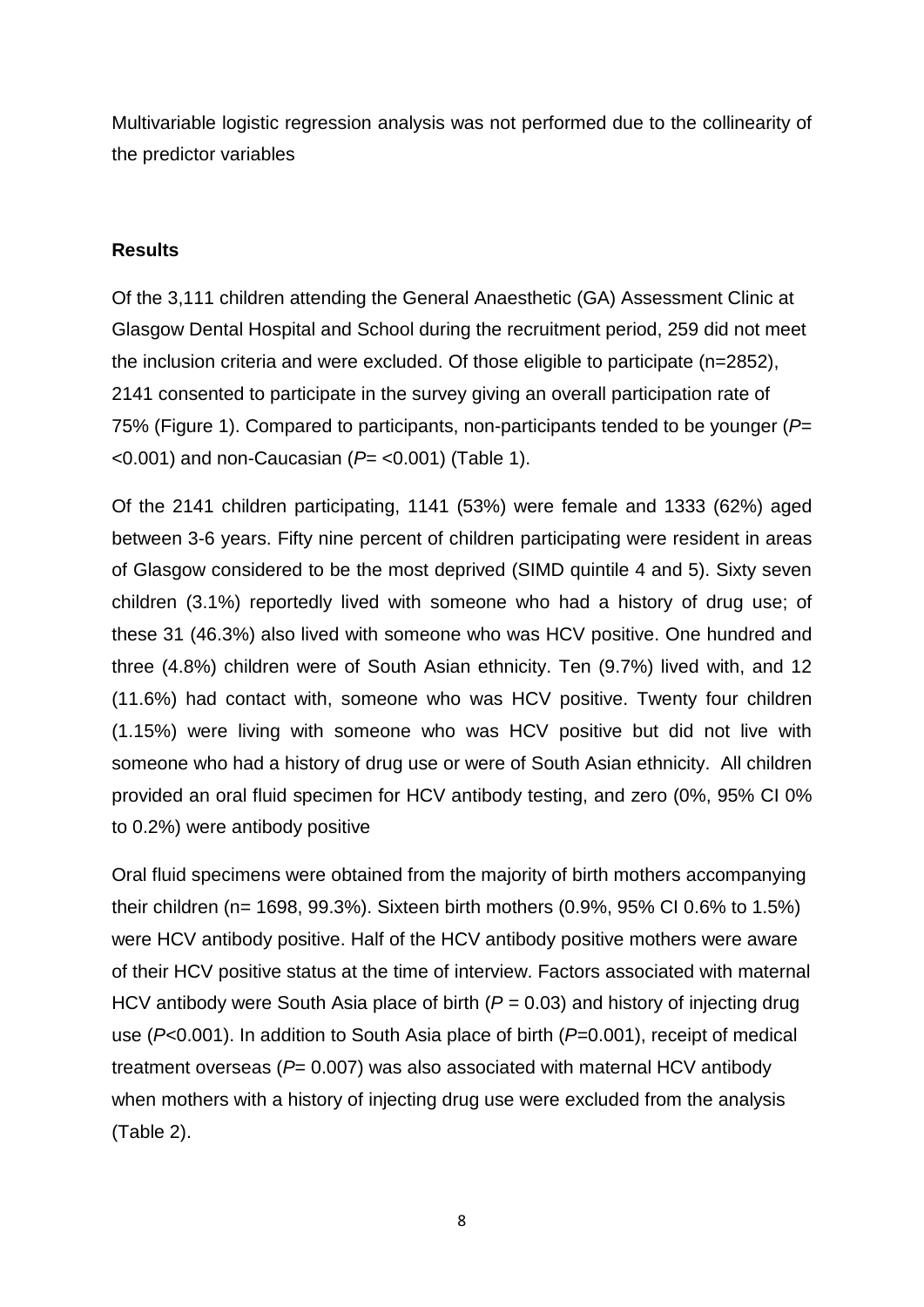**Figure 1: Recruitment and hepatitis C testing of participants in the hepatitis C prevalence survey of children at Glasgow Dental Hospital and School, August 2009 to December 2011.** 



\* Reasons for not being able to take part include physical and learning disabilities. \*\* 10 of 12 mothers (83.3%) who had confirmatory RIBA tests tested RIBA positive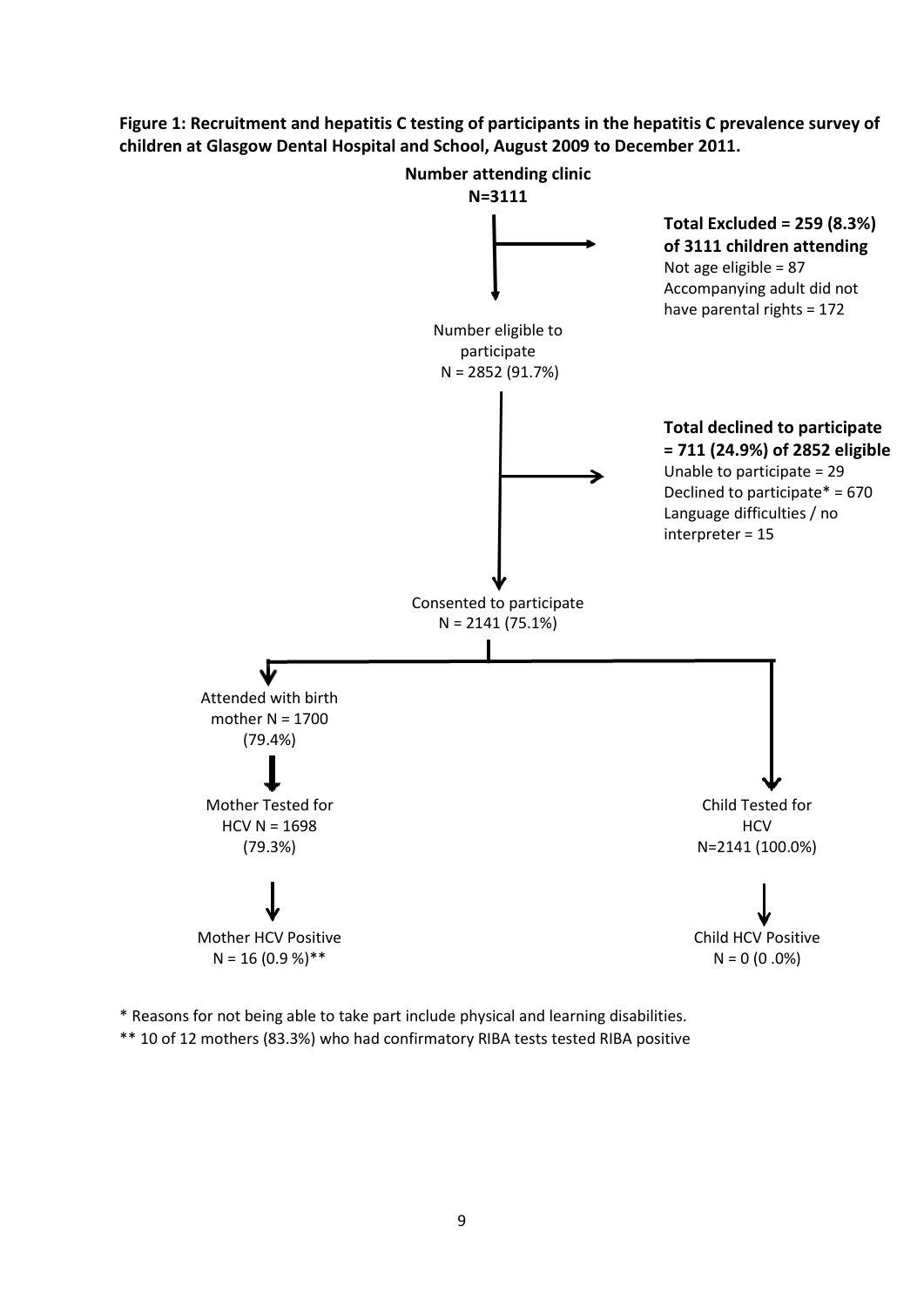**Table 1: Comparison of characteristics of participants and non-participants in the eligible study population (n= 2855)**

|                                    | Non participants | <b>Participants</b> |                    |
|------------------------------------|------------------|---------------------|--------------------|
|                                    | $n = 711$        | $n = 2141$          | p-                 |
| <b>Characteristic</b>              | % (n)            | % (n)               | value <sup>1</sup> |
| Sex                                |                  |                     |                    |
| Female                             | 49.6 (353)       | 46.7 (1000)         |                    |
| Male                               | 50.4 (358)       | 53.3 (1141)         | <b>NS</b>          |
| Age-group (years)                  |                  |                     |                    |
| $3-6$                              | 72.7 (517)       | 62.3 (1333)         |                    |
| $7 - 10$                           | 23.6 (168)       | 29.8 (638)          |                    |
| $11 - 14$                          | 3.6(26)          | 7.9 (170)           | < 0.001            |
| Ethnicity                          |                  |                     |                    |
| Caucasian                          | 79.7 (567)       | 92.0 (1970)         |                    |
| South Asian                        | 11.0 (78)        | 4.8 (103)           |                    |
| Other                              | 9.2(66)          | 3.2(68)             | < 0.001            |
| Relationship of accompanying adult |                  |                     |                    |
| Mother                             | 83.1 (591)       | 79.4 (1700)         |                    |
| Father                             | 16.5 (117)       | 18.4 (395)          | 0.004              |
| Guardian lives with child          | 0.4(3)           | 2.12(46)            |                    |

*1 chi-square test. NS is not significant at 5% level*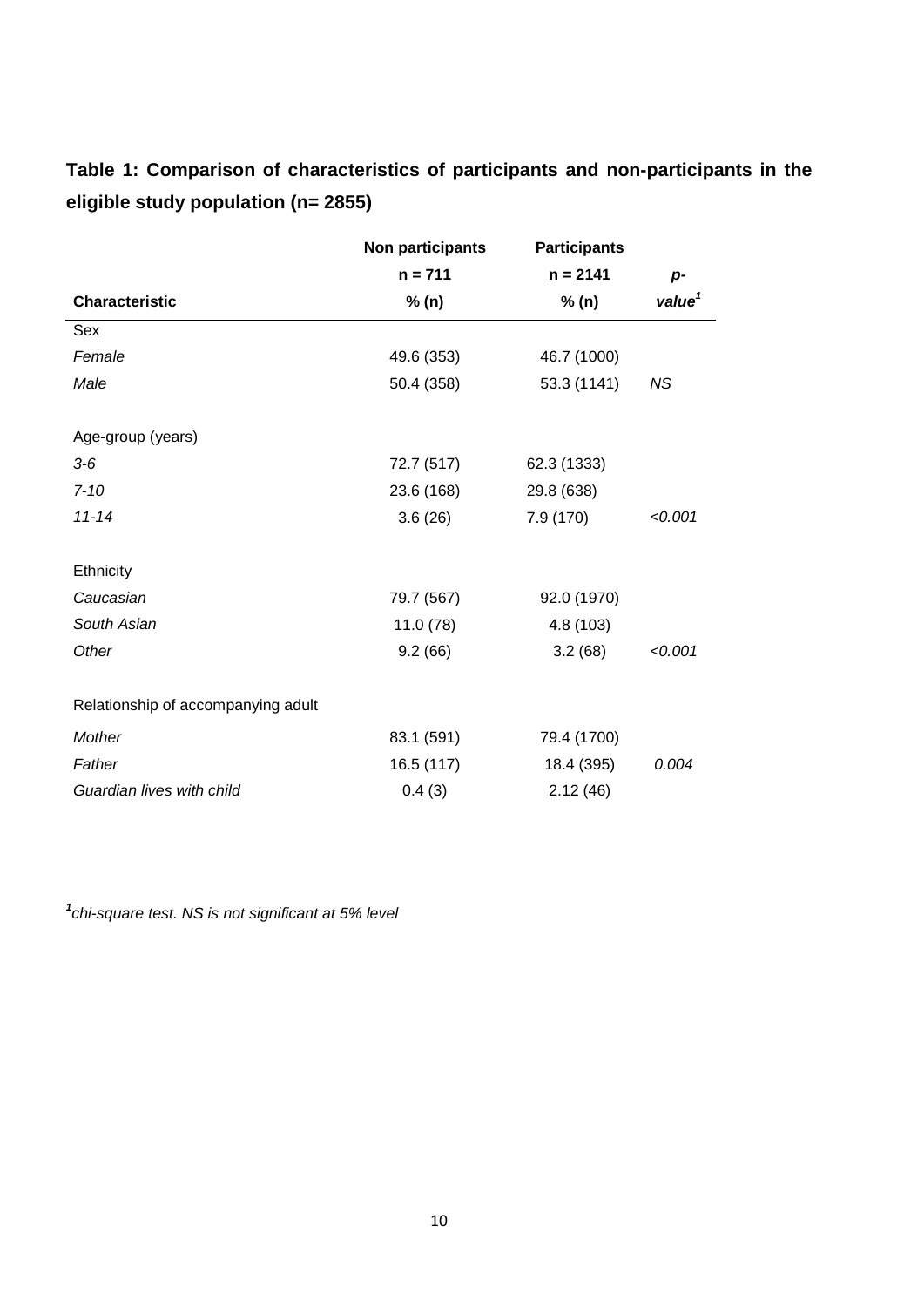|                                       | <b>Prevalence</b><br>(All) |                |                  | HCV<br><b>Antibodies</b><br>of |      | <b>Univariate</b><br><b>Analysis</b><br>All |                  |           |           | <b>Prevalence</b><br><b>Antibodies</b><br>PWID) |                | <b>HCV</b><br>$\overline{of}$<br>(excluding |        |      | Univariate Analysis <sup>2</sup><br><b>Excluding PWID</b> |                  |      |           |
|---------------------------------------|----------------------------|----------------|------------------|--------------------------------|------|---------------------------------------------|------------------|-----------|-----------|-------------------------------------------------|----------------|---------------------------------------------|--------|------|-----------------------------------------------------------|------------------|------|-----------|
|                                       | <b>Total</b><br>N          | n              | $%$ of N         | 95% CI                         |      | $\overline{OR}$                             | 95<br>$\%$<br>CI |           | P         | Total N n                                       |                | $%$ of N                                    | 95% CI |      | $\overline{OR}$                                           | 95<br>$\%$<br>CI |      | P         |
| All                                   | 1698                       | 16             | $\overline{0.9}$ | 0.6                            | 1.5  |                                             |                  |           |           | 1684                                            | 10             | 0.6                                         | 0.3    | 1.0  |                                                           |                  |      |           |
| Deprivation <sup>1</sup> (NR=1)       |                            |                |                  |                                |      |                                             |                  |           |           |                                                 |                |                                             |        |      |                                                           |                  |      |           |
| Most deprived                         | 1026                       | 13             | 1.3              | 0.7                            | 2.2  | $1.0*$                                      |                  |           |           | 1017                                            | 10             | 0.9                                         | 0.5    | 1.8  | $1.0*$                                                    |                  |      |           |
| Less deprived                         | 671                        | 3              | 0.4              | 0.2                            | 1.3  | 0.4                                         | 0.1              | 1.2       | 0.1       | 666                                             | 0              | 0.0                                         | 0.0    | 0.5  | 0.2                                                       | 0.0              | 1.3  | <b>NS</b> |
| Maternal place of birth               |                            |                |                  |                                |      |                                             |                  |           |           |                                                 |                |                                             |        |      |                                                           |                  |      |           |
| UK                                    | 1608                       | 13             | 0.8              | 0.5                            | 1.4  | $1.0*$                                      |                  |           |           | 1595                                            | $\overline{7}$ | 0.4                                         | 0.2    | 0.9  | $1.0*$                                                    |                  |      |           |
| South Asia                            | 28                         | $\overline{2}$ | 7.1              | 2.0                            | 22.6 | 9.5                                         | 2.0              | 44.0      | 0.004     | 28                                              | $\overline{2}$ | 7.1                                         | 2.0    | 22.6 | 17.5                                                      | 3.5              | 88.1 | 0.001     |
| Other                                 | 62                         | $\overline{1}$ | 1.6              | 0.3                            | 8.6  | 4.7                                         | 0.3              | 15.6      | <b>NS</b> | 61                                              | $\mathbf{1}$   | 1.6                                         | 0.3    | 8.7  | 3.8                                                       | 0.5              | 31.2 | 0.221     |
| Previous blood transfusion (NR=13)    |                            |                |                  |                                |      |                                             |                  |           |           |                                                 |                |                                             |        |      |                                                           |                  |      |           |
| No                                    | 1515                       | 14             | 0.9              | 0.6                            | 1.6  | $1.0*$                                      |                  |           |           | 1504                                            | 10             | 0.7                                         | 0.4    | 1.2  | $1.0*$                                                    |                  |      |           |
| Yes                                   | 170                        | $\overline{2}$ | 1.2              | 0.3                            | 4.2  | 1.3                                         | 0.3              | 5.7       | <b>NS</b> | 167                                             | 0              | $\mathbf 0$                                 | 0      | 2.2  | 1.0                                                       | 0.1              | 7.9  | <b>NS</b> |
| Overseas medical treatment (NR=3)     |                            |                |                  |                                |      |                                             |                  |           |           |                                                 |                |                                             |        |      |                                                           |                  |      |           |
| No                                    | 1589                       | 13             | 0.8              | 0.5                            | 1.4  | $1.0*$                                      |                  |           |           | 1577                                            | $\overline{7}$ | 0.4                                         | 0.2    | 0.9  | $1.0*$                                                    |                  |      |           |
| Yes                                   | 106                        | 3              | 2.8              | 1.0                            | 8.2  | 3.5                                         | 1.0              | 12.6      | 0.05      | 104                                             | 3              | 2.9                                         | 1.0    | 8.1  | 6.7                                                       | $1.7$            | 26.1 | 0.007     |
| History of injecting drug use (NR=16) |                            |                |                  |                                |      |                                             |                  |           |           |                                                 |                |                                             |        |      |                                                           |                  |      |           |
| No                                    | 1684                       | 10             | 0.6              | 0.3                            | 1.1  | $1.0*$                                      |                  |           |           |                                                 |                |                                             |        |      |                                                           |                  |      |           |
| Yes                                   | 14                         | 6              | 42.9             | 21.4                           | 67.8 | 125<br>$\cdot$                              | 36.8             | 428.<br>5 | $-.001$   |                                                 |                |                                             |        |      |                                                           |                  |      |           |

**Table 2 Factors associated with HCV Ab prevalence among mothers of children attending Glasgow Dental Hospital, 2009 to 2011**

 $1$  most deprived = simdquintile 1-3; less deprived = simdquintile 4 & 5;  $^2$  Sampling zeros were managed by adding one to each zero cell.

NR= non response \*Baseline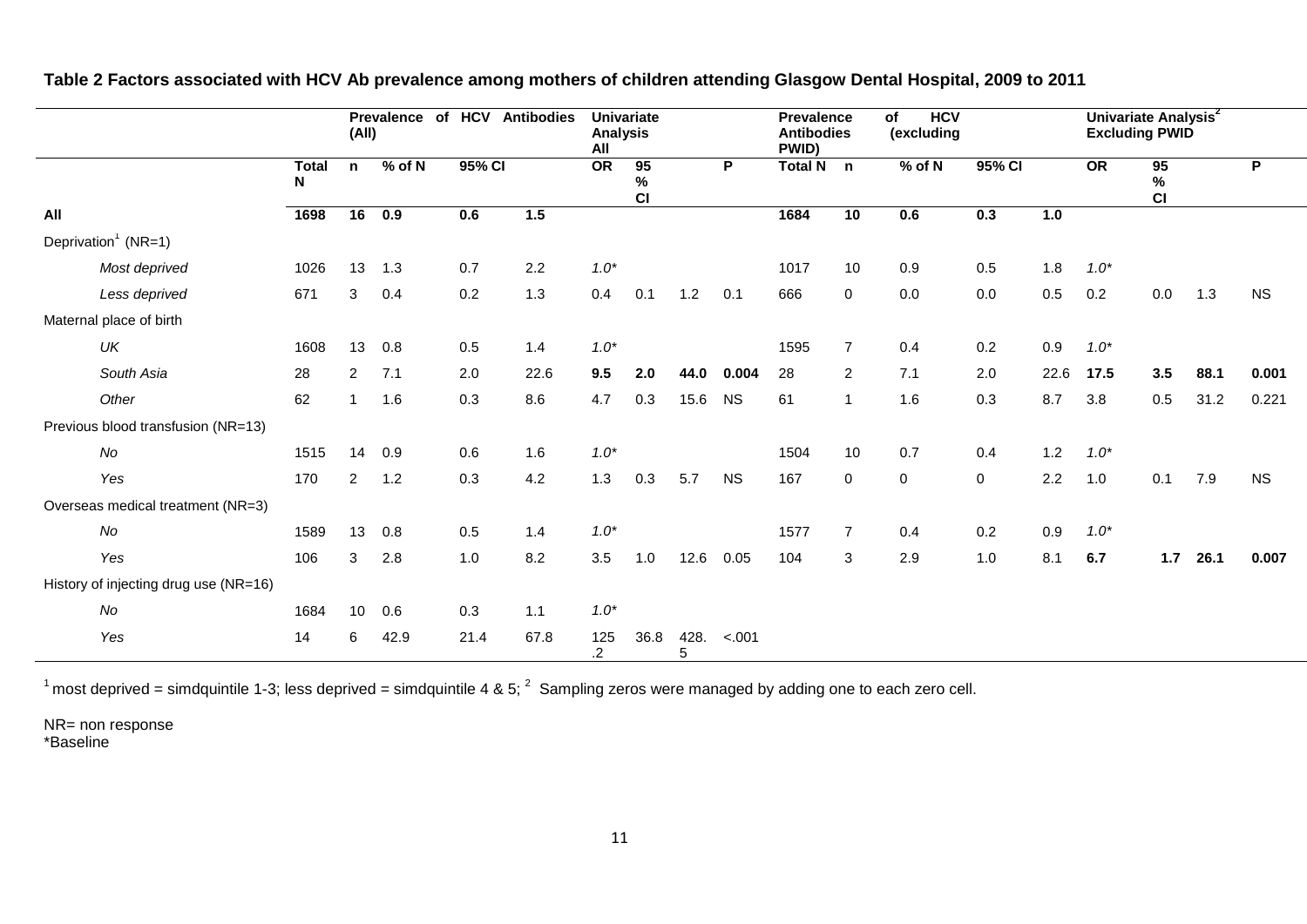# **Discussion**

There are no data on HCV infection in the child population of the UK, although the prevalence is expected to be much lower than in the adult population. In Scotland, approximately 0.8% of the population aged 15-59 years had been diagnosed HCV antibody positive by the end of 2014. The largest proportion of the diagnosed individuals resides in the NHS Greater Glasgow and Clyde Board area. Those at greatest risk of infection include past and current people who inject drug and individuals of South Asian origin [\(1,](#page-15-0) [31\)](#page-16-5). It is therefore possible that children of infected women with a history of injecting drugs will be at the greatest risk. Children born to migrants from HCV endemic areas may also be at increased risk.

A high proportion of children attending the general anaesthetic assessment clinic at Glasgow Dental Hospital and School come from areas of high social deprivation. They are more likely to be from families with a history of injecting drug use and therefore more likely to have a family member who is infected with HCV. While the prevalence of HCV antibodies in participants from medium to low deprivation areas (SIMD deciles 4-6) was as expected (0.4%), the prevalence among those recruited from high deprivation areas (SIMD 1-3) was lower than expected (1.3% compared to an anticipated 4%).

The overall HCV antibody prevalence in the mothers recruited to this study is consistent with the epidemiology of HCV infection among the general population of Scotland [\(1\)](#page-15-0). As expected, mothers with a history of injecting drug use or those of South Asian origin were significantly more likely to be HCV antibody positive. These groups were, however, under-represented, with only 1.5% and 0.5% of the final sample reporting to be of South Asian origin or providing a history of injecting drug use respectively. The prevalence in both groups was higher than that reported previously, but the figures are based on small numbers [\(28,](#page-16-2) [31\)](#page-16-5). Given the small number of HCV positive mothers in the sample, it is perhaps not surprising that no HCV positive children were identified. The prevalence of HCV antibodies in this study was lower than that previously reported in a small pilot study undertaken in the same clinic setting [\(21\)](#page-15-3). The pilot study did not collect any demographic or risk information on the participants or their mothers, and the reasons for the observed difference are unknown.

There are a number of possible explanations for the small proportion of mothers in the final sample with a recognised risk for HCV infection. First, self-exclusion of mothers who had a history of injecting drug use is likely, as 32% of adults accompanying the child to the clinic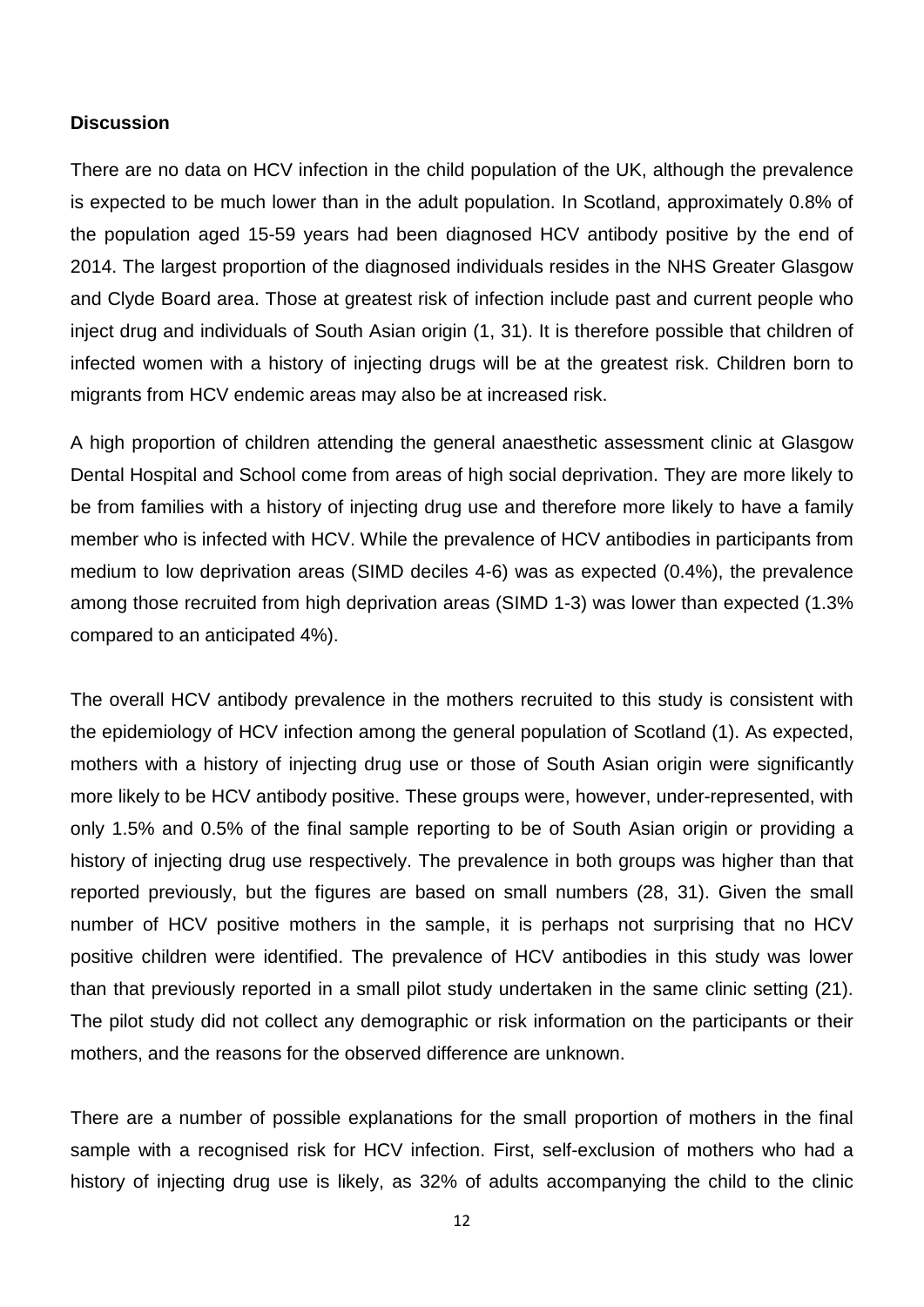indicated that the reason for non-participation was their unwillingness to disclose risk factors; it is not known whether these individuals were more likely to be infected. Self-exclusion of mothers who knew that they or their children were already infected with HCV is also possible. Second, non-disclosure of a previous risk for HCV is also plausible. Indeed, only half of the HCV antibody positive mothers disclosed a recognised risk factor(s) at the point of recruitment. Third, the under-representation of those from S. Asia in the final sample may have been a result of fewer children being accompanied by their birth mother when compared with the Caucasian children (60% versus 86%) or as a consequence of a language barrier, though fewer than 2% of those eligible to participate specifically mentioned this as a reason for nonparticipation. Finally, the study protocol excluded any child who attended with an adult who did not have parental rights to consent to the child's participation. Certain adults who are *'in loco parentis'* such as foster parents or social workers may accompany children who are more likely to come from areas of deprivation or to have parents with a history of drug use. Underrecruitment of such children may have led to an underestimation of HCV prevalence in our child population. However, our data indicate that only 17 children were accompanied by a social worker or a foster carer.

As the mothers at greatest risk of HCV infection are under-represented, there is the possibility that HCV antibody positive children may have been missed. If we assume that the participants are similar in all other respects, we might estimate (by applying the prevalences found) that we missed four HCV antibody positive mothers who were born outwith the UK; four HCV antibody positive mothers who had received treatment outwith the UK (most likely these being the same individuals) and 22 HCV antibody positive mothers who had a history of injecting drug use. Therefore, overall there may have been 42 HCV infected mothers in the population eligible to participate. If we assume 75% chronicity and 5% HCV transmission rate we might have expected one HCV antibody positive child to be identified.

The strengths of this study were our large sample size of healthy children with paired maternal and child specimens for HCV antibody testing linked to risk information for HCV infection from both mother and child. In addition, our study was conducted in a clinic that treats a large number of children from areas of high level social deprivation that include a large population of current and former injecting drug users.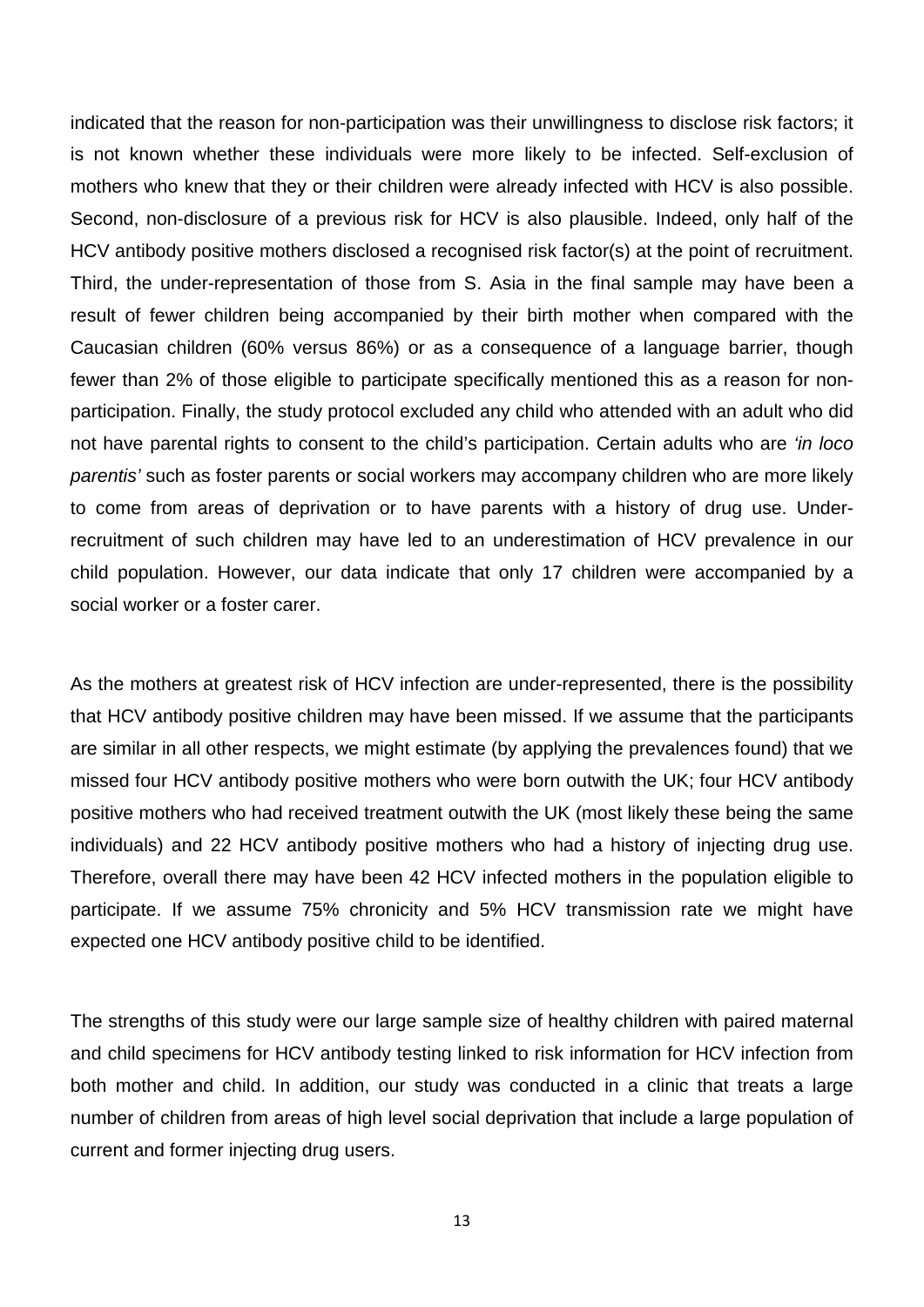There were three key limitations to the study. First, there was the risk that mothers who believed they were at risk of HCV infection chose not to take part. We know this was an issue in this voluntary study and it is a pertinent reminder of the challenges of voluntary surveys of children where the maternal risk can be stigmatising and fear of social care interventions can prevent participation and/or disclosure. Secondly, while the decision to collect a non invasive saliva specimen was taken to encourage participation of children, the sensitivity of the assay we used was only 92% and we were unable to establish chronic infection. Finally, we have assumed that the HCV-seropositive women were positive at the time of birth of the child, but this may not have been the case, since infection may have occurred after the pregnancy.

In conclusion, despite the limitations alluded to above, this study showed that the prevalence of HCV infection in the birth mothers of children attending a General Anaesthetic pre-assessment clinic prior to dental extractions was similar to the estimate of infection in the general population served, and showed no evidence of mother to child transmission in this small group of infected individuals. However, given the introduction of highly effective antiviral treatment for hepatitis C, resources should be concentrated on identifying and testing infants born to HCV infected women.

# **Acknowledgements**

This project was funded by the Scottish Government Hepatitis C Action Plan.

The support and encouragement of Professor David Goldberg and Dr Sheila Cameron are gratefully acknowledged.

The authors wish to thank all the children and accompanying adults who agreed to participate.

# **Conflicts of interests**

The authors have no conflicts of interest to declare.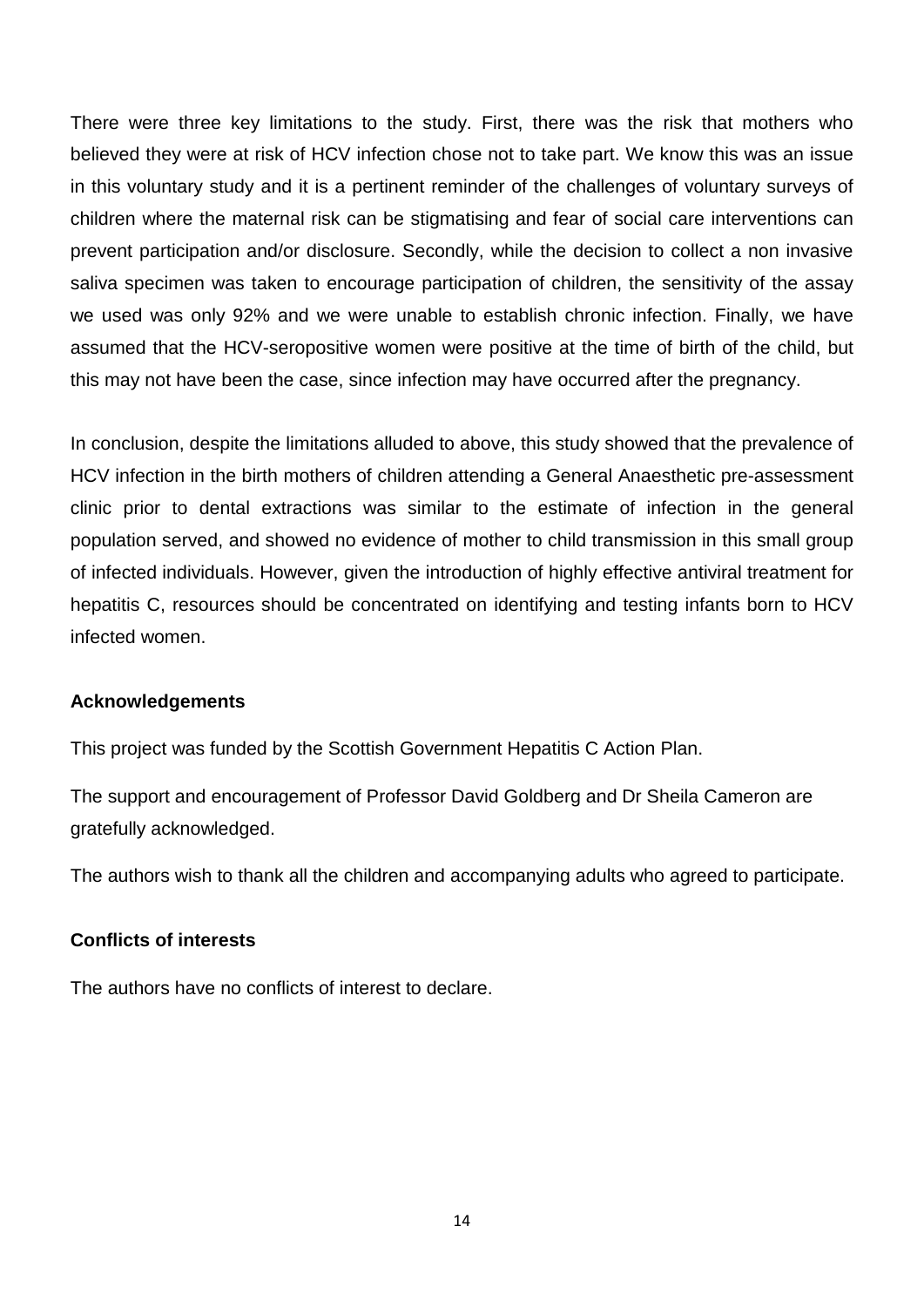# References

- <span id="page-15-0"></span>(1) England PH. Hepatitis C in the UK, 2013 Report. In: Infections HPACf, ed. London2013.
- <span id="page-15-1"></span>(2) Hutchinson SJ, Roy KM, Wadd S, et al. Hepatitis C virus infection in Scotland: epidemiological review and public health challenges*.* Scottish medical journal 2006: 51: 8-15.
- <span id="page-15-2"></span>(3) Stroffolini T, Menchinelli M, Taliani G, et al. High prevalence of hepatitis C virus infection in a small central Italian town: lack of evidence of parenteral exposure*.* The Italian journal of gastroenterology 1995: 27: 235-238.
- (4) Guadagnino V, Stroffolini T, Rapicetta M, et al. Prevalence, risk factors, and genotype distribution of hepatitis C virus infection in the general population: a community-based survey in southern Italy*.* Hepatology 1997: 26: 1006-1011.
- (5) Dominguez A, Bruguera M, Vidal J, Plans P, Salleras L. Community-based seroepidemiological survey of HCV infection in Catalonia, Spain*.* Journal of medical virology 2001: 65: 688-693.
- <span id="page-15-6"></span>(6) Jonas MM, Robertson LM, Middleman AB. Low prevalence of antibody to hepatitis C virus in an urban adolescent population*.* The Journal of pediatrics 1997: 131: 314-316.
- <span id="page-15-4"></span>(7) Alter MJ, Kruszon-Moran D, Nainan OV, et al. The prevalence of hepatitis C virus infection in the United States, 1988 through 1994*.* The New England journal of medicine 1999: 341: 556-562.
- <span id="page-15-9"></span>(8) Habib M, Mohamed MK, Abdel-Aziz F, et al. Hepatitis C virus infection in a community in the Nile Delta: risk factors for seropositivity*.* Hepatology 2001: 33: 248-253.
- <span id="page-15-10"></span>(9) Abdel-Aziz F, Habib M, Mohamed MK, et al. Hepatitis C virus (HCV) infection in a community in the Nile Delta: population description and HCV prevalence*.* Hepatology 2000: 32: 111-115.
- <span id="page-15-7"></span>(10) Tanaka E, Kiyosawa K, Sodeyama T, et al. Prevalence of antibody to hepatitis C virus in Japanese schoolchildren: comparison with adult blood donors*.* The American journal of tropical medicine and hygiene 1992: 46: 460-464.
- (11) Moriya T, Koyama T, Tanaka J, Mishiro S, Yoshizawa H. Epidemiology of hepatitis C virus in japan*.* Intervirology 1999: 42: 153-158.
- <span id="page-15-5"></span>(12) Lee SD, Chan CY, Wang YJ, et al. Seroepidemiology of hepatitis C virus infection in Taiwan*.* Hepatology 1991: 13: 830-833.
- <span id="page-15-8"></span>(13) Wu TC, Chuang WL, Dai CY, et al. Hepatitis C virus infection among children in aboriginal areas in Taiwan*.* Transactions of the Royal Society of Tropical Medicine and Hygiene 2008: 102: 935-938.
- (14) Chang MH, Lee CY, Chen DS. Minimal role of hepatitis C virus infection in childhood liver diseases in an area hyperendemic for hepatitis B infection*.* Journal of medical virology 1993: 40: 322-325.
- (15) Lu SN, Chen HC, Tang CM, et al. Prevalence and manifestations of hepatitis C seropositivity in children in an endemic area*.* The Pediatric infectious disease journal 1998: 17: 142-145.
- (16) Huang JF, Lu SN, Chue PY, et al. Hepatitis C virus infection among teenagers in an endemic township in Taiwan: epidemiological and clinical follow-up studies*.* Epidemiology and infection 2001: 127: 485-492.
- <span id="page-15-11"></span>(17) Ngatchu T, Stroffolini T, Rapicetta M, Chionne P, Lantum D, Chiaramonte M. Seroprevalence of anti-HCV in an urban child population: a pilot survey in a developing area, Cameroon*.* The Journal of tropical medicine and hygiene 1992: 95: 57-61.
- <span id="page-15-12"></span>(18) Barakat SH, El-Bashir N. Hepatitis C virus infection among healthy Egyptian children: prevalence and risk factors*.* Journal of viral hepatitis 2011: 18: 779-784.
- <span id="page-15-13"></span>(19) Romano L, Azara A, Chiaramonte M, et al. Low prevalence of anti-HCV antibody among Italian children*.* Infection 1994: 22: 350-352.
- <span id="page-15-14"></span>(20) El-Kamary SS, Serwint JR, Joffe A, Santosham M, Duggan AK. Prevalence of hepatitis C virus infection in urban children*.* The Journal of pediatrics 2003: 143: 54-59.
- <span id="page-15-3"></span>(21) Chatzipantazi P, Roy KM, Cameron SO, Goldberg D, Welbury R, Bagg J. The feasibility and acceptability of collecting oral fluid from healthy children for anti-HCV testing*.* Archives of disease in childhood 2004: 89: 185-187.
- <span id="page-15-15"></span>(22) Benova L, Mohamoud YA, Calvert C, Abu-Raddad LJ. Vertical Transmission of Hepatitis C Virus: Systematic Review and Meta-analysis*.* Clinical infectious diseases : an official publication of the Infectious Diseases Society of America 2014: 59: 765-773.
- <span id="page-15-16"></span>(23) Sehgal S, Jackson Allen PL. Hepatitis C in children*.* Pediatric nursing 2004: 30: 409-413.